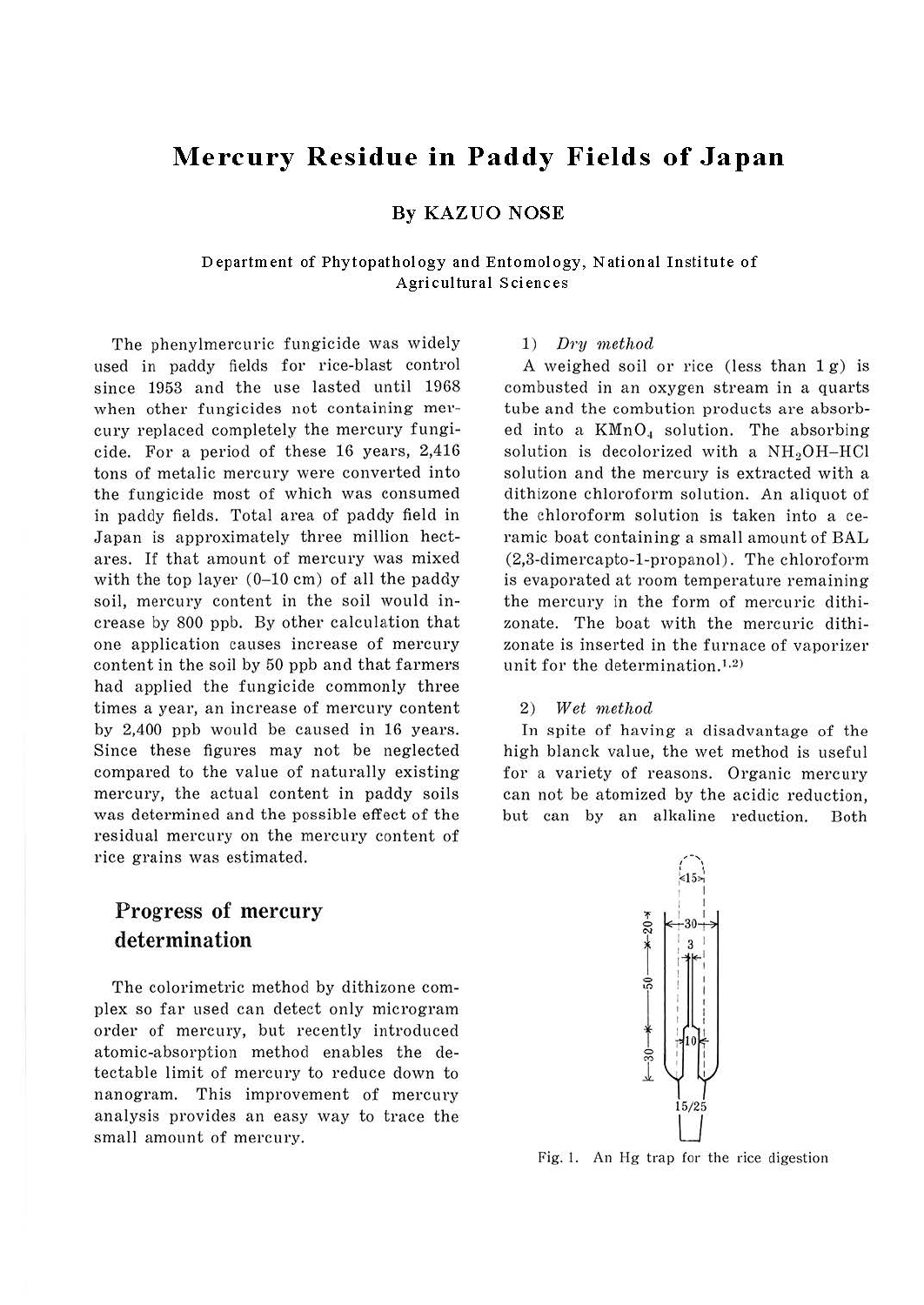inorganic and organic mercuries can be atomized by the alkaline reduction. This provides a good way to determine organic mercury separately from inorganic mercury. Second, soluble mercury content in soil seems to be an important factor for the study on mercury uptake of plant. Third, any expensive equipments except a mercury meter are not re- quired.

( 1) Total mercury content in soil and rice A weighed rice is soaked over night in a mixture of nitric acid and sulfuric acid in a flask with a ground grass joint. A reflux con- denser fitted with a trap containing 2 N sulfuric acid, as shown in Fig. 1, is attached to the flask, and the mixture is heated under refiux until the evolution of yellow fume subsides. A urea solution is added to destroy the formed nitrous oxid. The subsequent procedure is operated in the usual way (Fig. 2). In the case of soil, sulfuric acid and the trap can be omitted. Suitable amounts of soil and rice for operation are 0.5 g and 1 g, respectively.

One gram of rice + 5 ml of  $HNO<sub>3</sub>+2$  ml of  $H<sub>2</sub>SO<sub>4</sub>$ allowing to stand overnight reflux for 1 hr with a trap containing 5 ml of 2N  $\rm{H}_{2}SO_{4}$  $+1$  ml of 10% urea solution and 5 ml of water ! reflux for 10 min  $+1$  g of KMnO<sub>4</sub> 1  $+5$  ml of 10% hydroxylamine sulfate solution ! to 50 ml with water

$$
+1 \text{ ml of } 10\% \text{ SnCl}_2 \cdot 2\text{H}_2\text{O Solution}
$$

# ! determination

Fig. 2. Determination of total Hg in rice.

(2) Thiomalic acid soluble mercury content in soil

Mercury in soil is hardly eluted with a mild reagent such as a salt solution, a. dilute acid, an alkaline solution etc., but a part of mer- cury can be eluted with a thiomalic acid solution. Methylmercuric and phenylmer- curic compounds are eluted with the thio-- malic acid solution, too. A weighed soil is added to a thiomalic acid solution and the mixture is stirred and then filtered. Sodium hydroxide is added to an aliquot of the filtrate so as to obtain finally 3 N solution, and then hydrogen peroxide is added. The mixture is allowed to stand at 70°C for 1 hr. After cooling, the mixture is made up a de- finite volume with water. The determination is carried out in the presence of cupper sulfate in 3 N alkaline condition (Fig. 3).

(3) Organic mercury content

An aliquot of the thiomalic acid extract is taken in a 1l round bottom flask. To the flask nitric acid and stannous chloride are added. Then, inorganic mercury is removed by bubbling air on the bottom of the flask Sodium hydroxide and hydrogen peroxide are added to the mixture. The subsequent procedure is same as the preceding section (Fig. 3).

## **Accumulation of mercury**

## 1) Upland soil

Since little mercury fungicides have been sprayed on the upland farms, the mercury content of upland soil supposedly represents the level which is not contaminated with the fungicides. From the data about several volcanic ash soils, characteristic features of mercury distribution in the environment have been found as follows. First, the mercury content of top soil is larger than that of subsoil. Second, a city soil (Nishigahara, Tokyo as shown in Table  $1^{3}$ ) shows a high mercury level. Third, the soil developed in an old age contains more mercury than that in a recent age (Shinmyo-Ike vs Oyama, Miyake). These suggest that mercury content in soil tends to increase year by year, some of which are irrelevant to the artificial contamination.

#### 2) Paddy soil

There are still many paddy fields which are free from the mercury fungicide, though the fungicide had widely been used in paddy fields in Japan. Residue of the mercury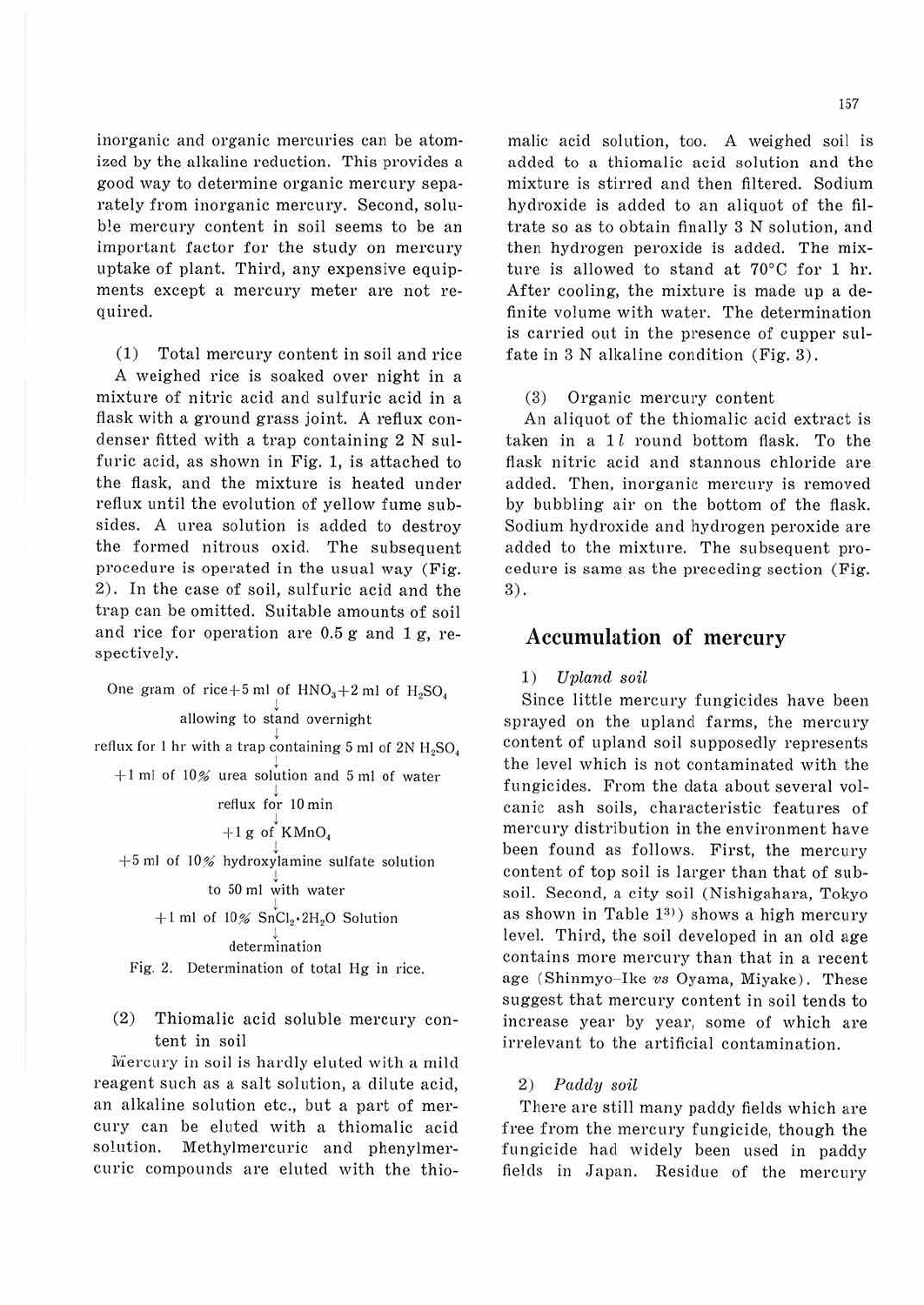

Five grams of soil + 100ml of 0.3% thiomalic acid  $-M/15$  Na2HPO4 solution

Pig. 3. Determination of soluble Hg and organic Hg in soil

| Location (sampling date)    | Top or sub-soil     | Total Hg | Soluble Hg     |
|-----------------------------|---------------------|----------|----------------|
| Tokyo (Sept. 1974)          |                     |          |                |
| Nishigahara                 | t                   | 340      | 75             |
| Nishigahara                 | $\mathbf{s}$        | 290      | 63             |
| Hachijo Island (March 1975) |                     |          |                |
| Botanical garden            | t                   | 110      | 14             |
| Nago                        | ŧ                   | 160      | 48             |
| Hattoriyashiki              | s                   | 53       | < 4            |
| Miyake Island (March 1975)  |                     |          |                |
| Shinmyoike                  | t, exploded in 1835 | 110      | 37             |
| Oyama                       | t, active volcano   | 73       | $\overline{7}$ |
| Ibaraki (March 1975)        |                     |          |                |
| Mawatari                    | t                   | 160      | 51             |
| Iwase                       |                     | 190      | 60             |
| Agr. Exp. Sta.              |                     | 71       | 35             |
| Nakadai                     |                     | 110      | 28             |
| Johoku                      |                     | 98       | 35             |
| Kashima                     | t                   | 190      | 46             |
| Kumamoto (March 1976)       |                     |          |                |
| Daikanbo                    |                     | 152      | 78             |

**Table 1. Mercury content (ppb) in several volcanic ash soils** 

Note: Ibaraki soils were obtained from cultivated fields; the others from non-agricultural lands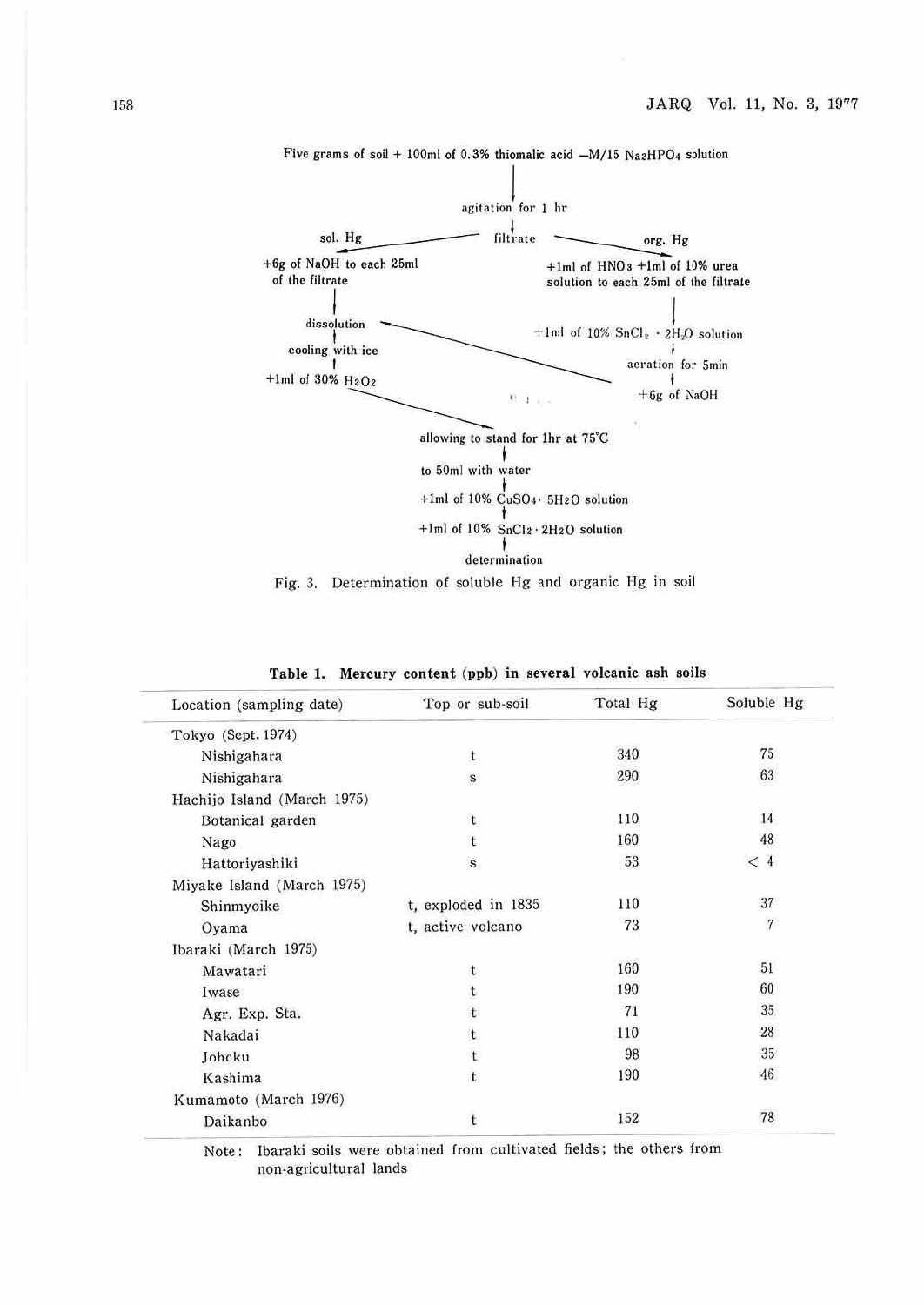| Location (sampling date)                      |    |                                                                                                             | Total Hg | Soluble Hg | Organic Hg                                |
|-----------------------------------------------|----|-------------------------------------------------------------------------------------------------------------|----------|------------|-------------------------------------------|
| Shonai Agr. Exp. Sta.                         |    | (Nov. '74)                                                                                                  | 440      | 48         | $<$ 4                                     |
| Shonai Agr. Exp. Sta.                         | F. | (Nov. '74)                                                                                                  | 320      | 43         | $<\,4$                                    |
| Fukushima Agr. Exp. Sta.                      |    | (Nov. '74)                                                                                                  | 140      | < 4        | < 4                                       |
| Fukushima Agr. Exp. Sta.                      | F. | (Nov. '74)                                                                                                  | 150      | $<$ 4      | < 4                                       |
| Gunma Agr. Exp. Sta.                          |    | (March '75)                                                                                                 | 150      | 47         | < 4                                       |
| Gunma Agr. Exp. Sta.                          | F. | (March 75)                                                                                                  | 90       | 29         | < 4                                       |
| Kumamoto Agr. Exp. Sta.                       |    | (March '75)                                                                                                 | 780      | 81         | 59                                        |
| Kumamoto Agr. Exp. Sta.                       | F. | (March '75)                                                                                                 | 490      | 57         | 44                                        |
| Aso Agr. Exp. Sta. (old)                      |    | (March 76)                                                                                                  | 313      | 47         | $<$ 4                                     |
| Aso Agr. Exp. Sta. (new)                      |    | (March '76)                                                                                                 | 57       | 33         | $<$ 4                                     |
| Shiozawa, Niigata                             |    | (May '74)                                                                                                   | 250      | 86         | 10                                        |
| Nago, Okinawa                                 |    | (Oct. 75)                                                                                                   | 1,060    | 55         | $\begin{array}{c} < 4 \\ < 4 \end{array}$ |
| Tamagusuku, Okinawa                           |    | (Oct. '75)                                                                                                  | 165      | 32         |                                           |
| Ishigaki, Okinawa                             |    | (Oct. 75)                                                                                                   | 183      | 45         | $<$ 4                                     |
| The following soil is contaminated by mining. |    |                                                                                                             |          |            |                                           |
|                                               |    | No. 1                                                                                                       | 7850     | 280        | $<$ 4                                     |
|                                               |    |                                                                                                             | 9470     | 260        | 5                                         |
|                                               |    | (Dec. '75) $\begin{bmatrix} \text{No. } 2 \\ \text{No. } 3 \\ \text{No. } 4 \\ \text{No. } 5 \end{bmatrix}$ | 6570     | 270        | 9                                         |
| Oguchi, Kagoshima                             |    |                                                                                                             | 4180     | 480        | 5                                         |
|                                               |    |                                                                                                             | 6630     | 410        | 9                                         |
|                                               |    | No. 6                                                                                                       | 4840     | 470        | $<$ 4                                     |

Table 2. Mercury content (ppb) in paddy soils

Notes  $(1)$  F.; Forcasting field for rice blast where no fungicide has been used.

(2) Aso Agr. Exp. Sta. (new) was constructed in 1971 and the mercury fungicide

has never been used in the field.

fungicide can hardly be estimated from mercury contents of farmers' paddy fields because the past use of the fungicide is not clear. On the other hand, each prefectural agricultural experimental station has the rice blast forecasting field where the fungicide had never been used. Mercury content in soil of the forecasting fields was found lower than that of the adjacent experimental fields of the same stations (Table 23). But, the difference was at most 300 ppb which is only one-eighth of the calculated value based on 16 years application. Similar difference was observed in soils between the old Aso Agricultural Experimental Station and the new one which was founded in 1971.

Organic mercury was detected in several soils. Most of them seem to be phenylmercury because methylmercury tends to decompose in the paddy fields<sup>4</sup>). But, organic mercury in the forcasting field of Kumamoto Agricultural Experimental Station should be further investigated (Table 2). Any correlation was not observed among total, soluble, and organic mercuries.

The Saga polder land in the northern Kyushu has a long history of reclamation and therefore a series of lands with different ages after reclamation can be found within a limited area. Gotoh and Koga2) selected one of those areas and determined mercury contents of soil and rice as shown in Table 3 and Fig. 4. A series of fields from site no. 3 to 7, consisted of fields reclaimed successively in a period from 1954 to 1971 showed the effect of mercury fungicide application because the fungicide had been commonly used from 1953 to 1968. A linear relationship was observed between the mercury content in the top soil (Apg horizon, Table 3) and the number of years subjected to the fungicide application, with annual increase of mercury con-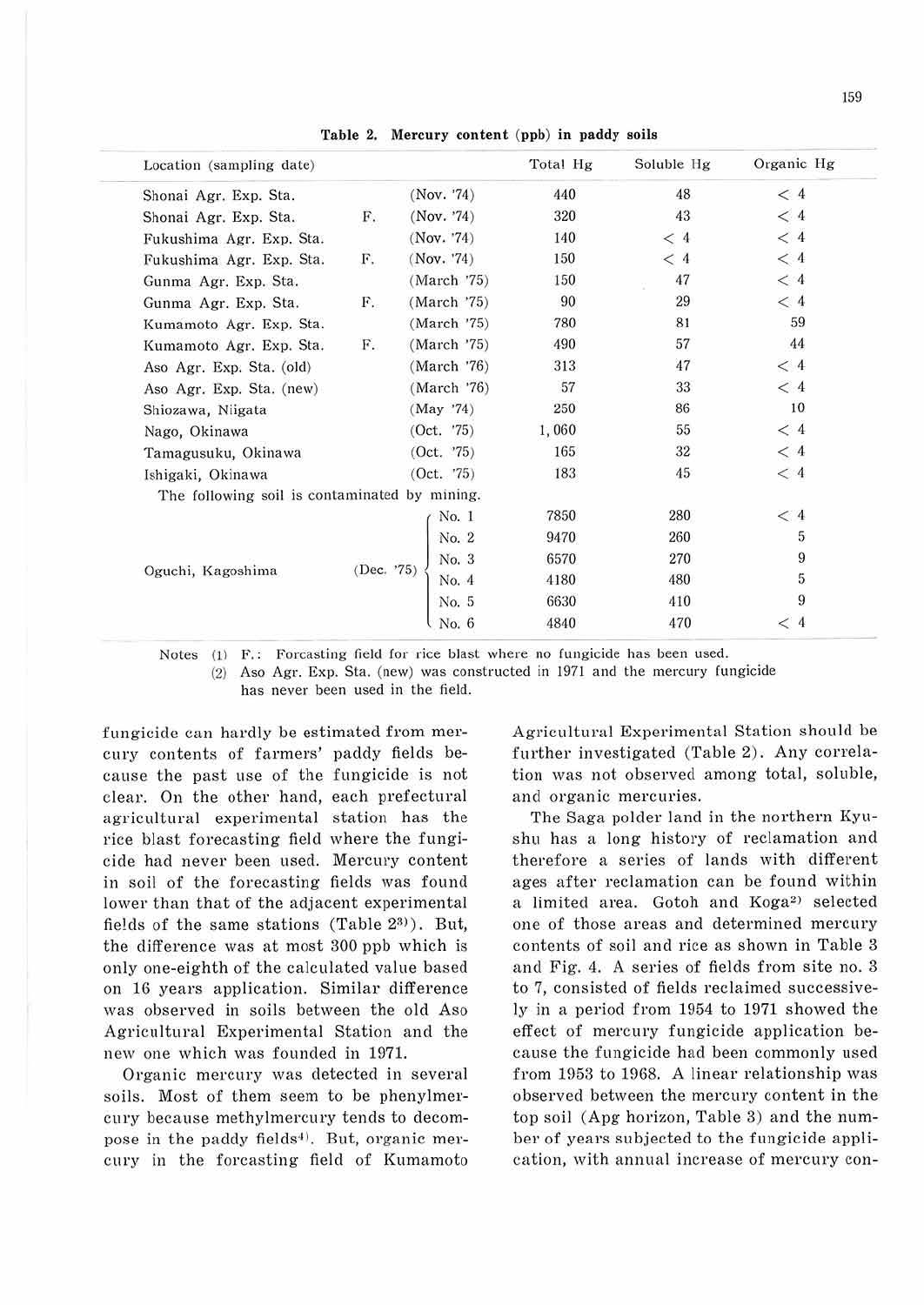| Site No.                |                        |               | Horizon (depth, cm) | Rice          |        |
|-------------------------|------------------------|---------------|---------------------|---------------|--------|
|                         | Reclaimed age          | Apg           | G                   | Unhulled rice | Straw  |
| 1                       | sea sediments          | $243$ ( $-$ ) |                     |               |        |
| $\overline{2}$          | exposed land           | $208(0-18)$   | $220(40+)$          | $---$         |        |
| $\overline{3}$          | 1971                   | $91(0-7)$     | $106(30+)$          | 10            | 26     |
| $\it 4$                 | 1969                   | $86(0 - 7)$   | $91(20+)$           | 10            | 29     |
| $\overline{\mathbf{5}}$ | 1965                   | $162(0-9)$    | $73(70+)$           | 12            | 26     |
| $\sqrt{6}$              | 1959                   | $289(0-11)$   | $74(70+)$           | 10            | 28     |
| $\overline{7}$          | 1954                   | $297(0-9)$    | $54(74+)$           | 11            | 32     |
| 8                       | 40 years ago           | $154(0 - 9)$  | $57(99+)$           | 29            | 198    |
| 9                       | 70 years ago           | $197(0 - 10)$ | $76(86+)$           | 10            | 35     |
| 10                      | 100 years ago          | $212(0-8)$    | $59(93+)$           | 8             | 33     |
| 11                      | 150-200 years ago      | $210(0-10)$   | $95(95+)$           | 11            | $34\,$ |
| 12                      | $300 - 500$ years ago  | $235(0-10)$   | $90(100+)$          | 15            | 33     |
| 13                      | $500 - 700$ years ago  | $307(0-9)$    | $116(102+)$         | 14            | 31     |
| 14                      | 500-700 years ago      | $333(0 - 10)$ | $104(120+)$         | 13            | 33     |
|                         | Average (Nos. $3-14$ ) | 214           | 83                  | 13            | 45     |
|                         | (without No. 8)        |               |                     | 11            | 31     |

**Table 3. Total mercury content (ppb) of soil and rice in the Saga polder land having various ages after reclamation** 

(Rearranged from Gotoh and Koga2')



Fig. 4. Map of the Saga poler land. Numbers indicate the location of sampling sites

tent by 13.7 ppb. This value is less than onetenth of the calculated one based on an assumption that the application rate was uniform through all the area during this period and that the fungicide was not used after 1969. A series of site no. 8 to 14 shows a feature of mercury accumulation by year. Because all these sites had received the fungicide application uniformly, the effect of

fungicide itself can be neglected. The older the time of reclamation the higher the mercury content is. The mercury content of top soil is higher than that of sub-soil (G horizon). These features of mercury accumulation are similar to those found with upland soils.

## **Effect of residual mercury on mercury content in rice grains**

No correlation was observed between total mercury content of soils and that of rice grains produced on these soils (Tables 3 and 4). The mercury content of rice grains was less than one-tenth that of rice roots as shown in Table 4 . Perhaps, only few mercury may move or translocate in rice plants. A slight rise in mercury uptake of rice grain induced by the residual mercury was experimentally demonstrated (Fig. 5). Phenylmercuric acetate was sprayed to a field at the rate of  $0 g$ ,  $30 g$ , and  $150 g$ per are, which are equivalent to the total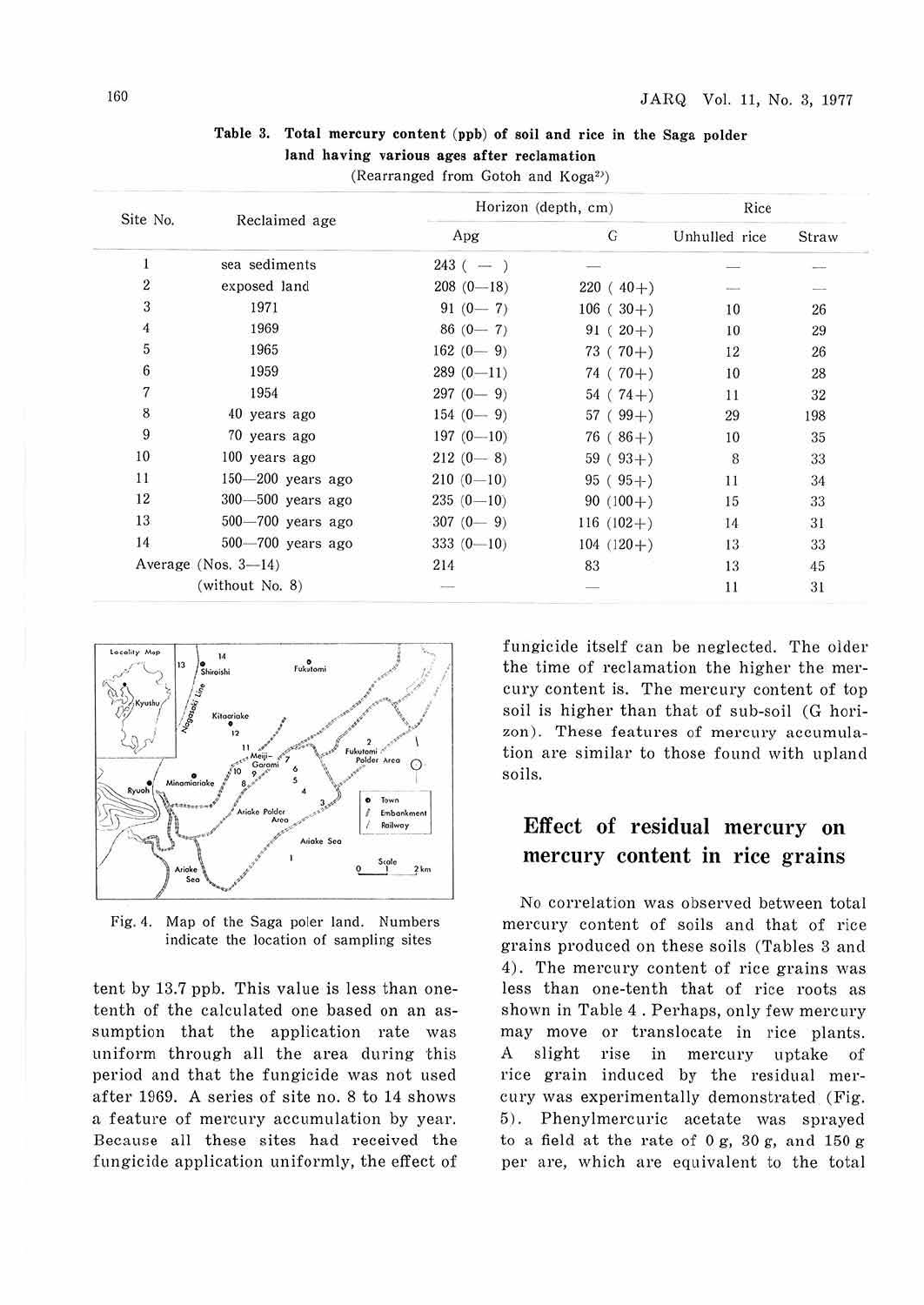| soil        |                | rice           |          |                          |
|-------------|----------------|----------------|----------|--------------------------|
| soil class  | total Hg (ppb) | variety        |          | total Hg (ppb)           |
| <b>FSL</b>  | 272            | Fujiminori     |          |                          |
| <b>SiCL</b> | 299            | Toyonishiki    |          | 9                        |
| <b>FSCL</b> | 325            | Sachinishiki   |          | $\overline{\mathcal{I}}$ |
| CL.         | 231            | Toyonishiki    |          | $\,8$                    |
| CL.         | 423            | Kiyonishiki    |          | 11                       |
| CL.         | 360            | Sasanishiki    |          |                          |
| <b>FSL</b>  | 651            | Kiyonishiki    |          |                          |
| CL.         | 321            | Sasanishiki    |          |                          |
| Li CL       | 368            | Sasanishiki    |          |                          |
| CL.         | 207            | Gohyakumangoku |          | $\boldsymbol{7}$         |
|             |                | Echigowase     |          | $\,$ 6                   |
| LiC         | 321            | Koshihikari    |          | 6                        |
| SL          | 397            | Koshihikari    |          | 11                       |
| LiC         | 175            | Honenwase      |          | $\boldsymbol{4}$         |
| SL.         | 231            | Fuko No. 60    | rice     | 32                       |
|             |                |                | straw    | 32                       |
|             |                |                | root     | 455                      |
| CL.         | 388            | Honenwase      |          | 30                       |
|             |                | Honenwase      | rice     | 19                       |
|             |                |                | immature | 19                       |
|             |                |                | chaff    | 13                       |
|             |                |                | straw    | 27                       |
|             |                |                | root     | 121                      |
| CL.         | 1,160          | Kinmaze        |          | 25                       |

### Table 4. Determination of mercury in soil and rice, obtained in 1973 (from Kushizaki<sup>1)</sup>)



Fig. 5. Relationship of Hg contents (ppm) between rice and soil in the field treated 9 years ago with phenylmercuric acetate at the rate of 0, 30, and  $150 g$  Hg/a, which corresponds to the amount to be applied in 0, 20, and 100 years period, respectively.

> The regression equation is  $y=0.255x+$ 0. 007 where *y* is Hg content (ppm) in the brown rice and  $x$  is soluble Hg content (ppm) in the soil.

amount of mercury fungicide applied in the periods of 0, 20, and 100 years, respectively. The soil was mixed with the fungicide by using a plow before the transplanting of rice plants in July 1965. Each block had been separated with sheets of plastic plate, which were removed after the harvest of the first year crop. 1n October 1974, soils and rice grains were sampled in these fields and mercury contents of them were determined (Fig. 5). The soil in the O year block, which was not treated with the fungicide, showed a high mercury content as compared with other fields not treated with the fungicide. Total mercury content in soils disclosed that an appreciable movement of soil was caused by plowing, but the characteristic of each blocks still remained. Thus, the field was characterized by four levels of mercury contents in